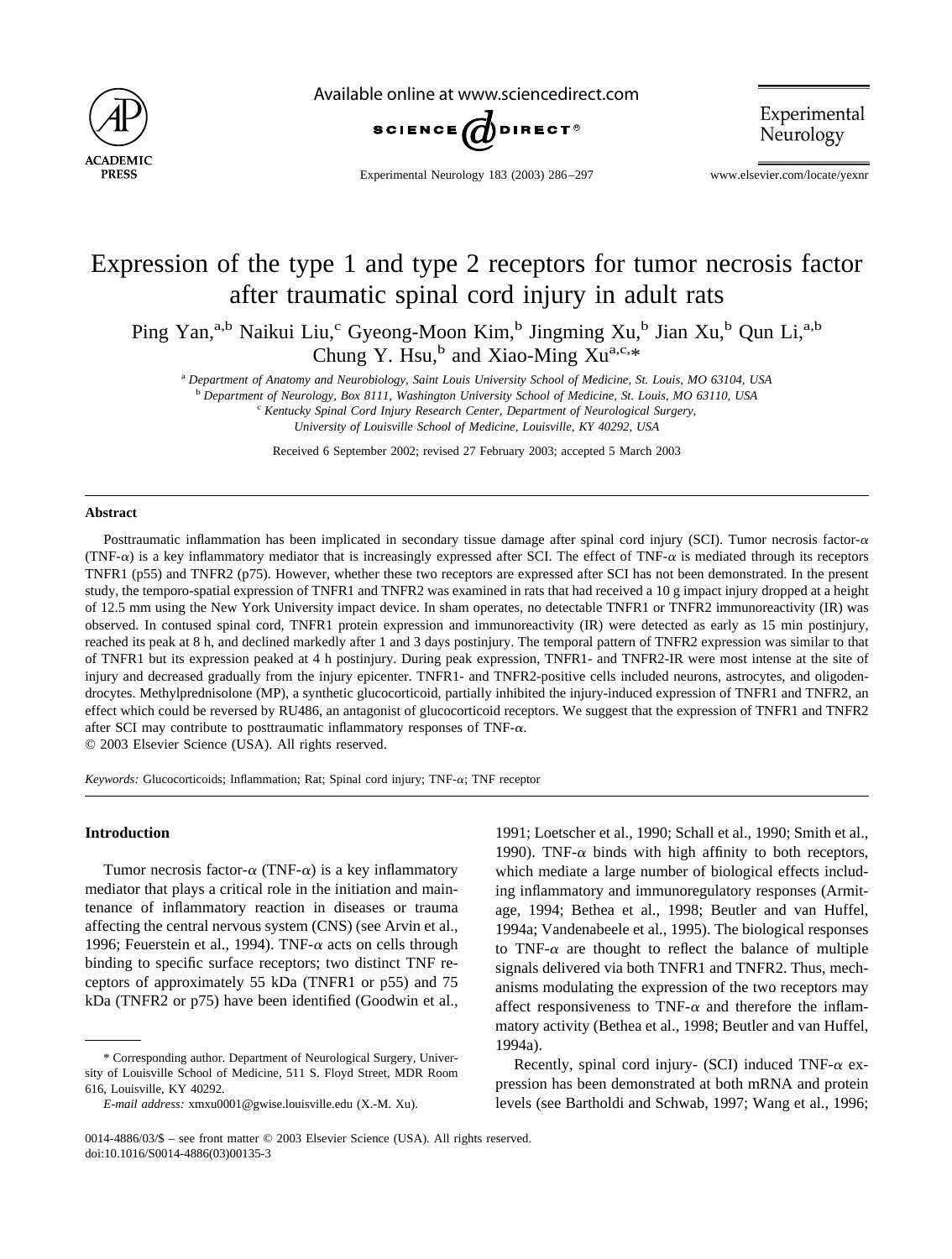<span id="page-1-0"></span>Table 1 Rats used for the time course and cellular localization of TNF receptors

| Group                | Sham | $15 \text{ min}$               | l h | 4 h | 8 h | day                            | 3 days | days                            |
|----------------------|------|--------------------------------|-----|-----|-----|--------------------------------|--------|---------------------------------|
| Immunohistochemistry |      |                                |     |     |     |                                |        |                                 |
| Western blot         | 4    |                                | 4   |     |     |                                |        | $\hspace{0.1mm}-\hspace{0.1mm}$ |
| Imm-DB-label.        |      |                                | __  |     |     |                                |        |                                 |
| $Imm$ -EM            |      | $\overbrace{\hspace{25mm}}^{}$ |     |     |     | $\overbrace{\hspace{25mm}}^{}$ |        |                                 |

[Yakolev and Faden, 1994\)](#page-10-0). We have also confirmed an increase in TNF- $\alpha$  expression after SCI that was preceded by an increase in nuclear factor kappa  $B(NF-KB)$  binding activity in nuclear proteins isolated from the injured spinal cord [\(Xu et al., 1998\)](#page-11-0). Importantly, high doses of methylprednisolone (MP) significantly reduced NF- $\kappa$ B binding activity and TNF- $\alpha$  expression [\(Xu et al., 1998\).](#page-11-0) Moreover, colocalization of TNF- $\alpha$  and glucocorticoid receptor (GR) in neurons and glial cells was found, suggesting that MP effects on TNF- $\alpha$  expression may be mediated at the cellular level [\(Yan et al., 1999\)](#page-11-0). These findings, along with others [\(Bartholdi and Schwab, 1995, 1997; Bethea et al.,](#page-10-0) [1998; Wang et al., 1996; Yakovlev and Fadden, 1994\)](#page-10-0), suggest that posttraumatic inflammation may involve TNF- $\alpha$  as a key mediator that can be suppressed by MP.

In the present study, we sought to determine (1) the temporo-spatial patterns of TNFR1 and TNFR2 expression after SCI, (2) the specific cell types that express the two receptors, and (3) the effects of MP and RU486 on their expression. Our results demonstrate that both TNFR1 and TNFR2 are increasingly expressed following SCI in a timeand site-specific manner and their expression can be partially suppressed by MP through a glucocorticoid receptor mechanism. The inhibitory effect of MP on the expression of these receptors supports the notion that MP mediates posttraumatic inflammatory responses of TNF- $\alpha$  [\(Hsu and](#page-10-0) [Dimitrijevic, 1990\).](#page-10-0)

#### **Material and methods**

A total of 79 adult Long Evans female rats (Simonsen Lab, Gilroy, CA), weighing 200–250 g, were used for this study (Tables 1 and 2). These included animals used for immunohistochemistry, Western blot, immunofluorescence double labeling (imm-DB-label), and immunoperoxidase preembedding EM.

Table 2 Rats used for studying effects of MP and RU486 on TNF receptor expression

| Group        | Sham | SCI | $SCI+MP$ | $SCI+MP+RU$ |
|--------------|------|-----|----------|-------------|
| Western blot |      |     |          |             |

# *Spinal cord injury and drug administration*

Impact injury was induced using a weight drop device developed at New York University [\(Gruner, 1992\).](#page-10-0) The method for producing spinal cord injury has been described in detail by a multicenter consortium [\(Basso et al., 1996\)](#page-10-0) and has been reported previously [\(Liu et al., 1997; Xu et al.,](#page-10-0) [1998\)](#page-10-0). Briefly, rats were anesthetized with an intraperitoneal injection (ip) of pentobarbital (50 mg/kg) and a laminectomy was performed at the T9-T10 level. After the spinous processes of T8 and T11 were clamped to stabilize the spine, the exposed dorsal surface of the cord was subjected to a weight drop injury using a 10-g rod (2.5 mm in diameter) dropped at a height of 12.5 mm. After the injury, the muscles and skin were closed in layers, and rats were placed in a temperature- and humidity-controlled chamber overnight. Manual bladder expression was performed three times per day until reflex bladder emptying was established. For sham-operated rats, a T10 laminectomy without injury was performed. A subpopulation of rats received intravenous MP treatment (30 mg/kg; Upjohn Co., Kalamazoo, MI) at 15 min postinjury and/or intraperitoneal RU486 administration (15 mg/kg; Sigma Chemical Co., St. Louis, MO) at 30 min prior to the injury. After appropriate survival, rats were sacrificed and the cord segments containing the injury epicenter were collected for either Western blot or immunohistochemical preparations. All surgical interventions and postoperative animal care were provided in accordance with the Guide for the Care and Use of Laboratory Animals (National Research Council, 1996) and the Guidelines and Policies for Rodent Survival Surgery provided by the Animal Care and Use Committees of Saint Louis University and Washington University.

#### *Western blotting*

The Western blotting assay has been described previously [\(Xu et al., 1998; Yan et al., 1999\)](#page-11-0). Briefly, control rats and rats at varying postoperative survival times or treatments  $(n = 4$  per time point; Tables 1 and 2) were given a lethal dose of pentobarbital (80 mg/kg, ip) and perfused intracardially with normal saline. A 8-mm cord segment containing the injury epicenter was removed and homogenized by sonication in a lysis buffer. Twenty micrograms of protein, measured using Lowry's method [\(Lowry et al.,](#page-10-0) [1951\)](#page-10-0), from the supernatant of each sample and Full Range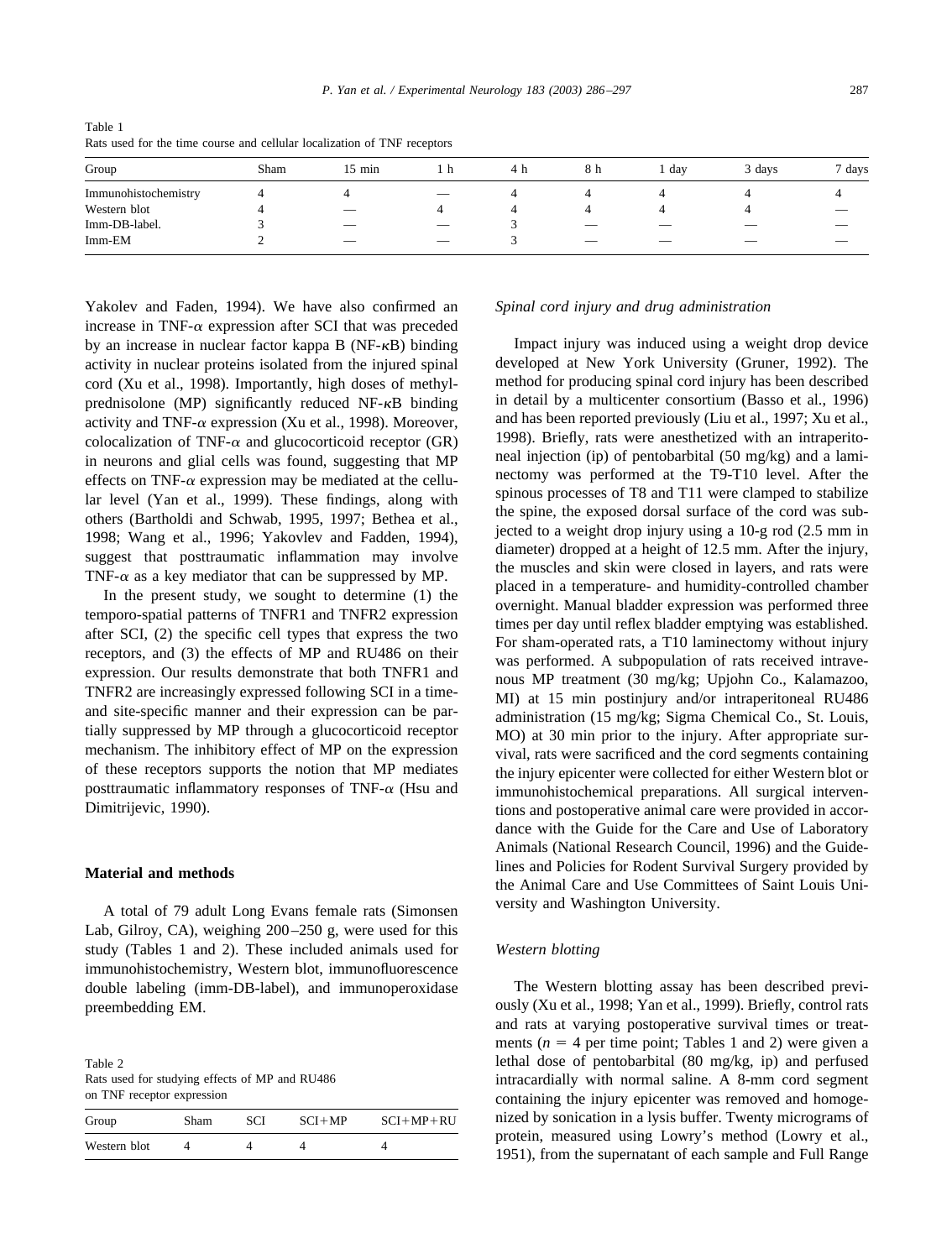Rainbow marker were loaded onto 10% polyacrylamide gel, separated by SDS/PAGE, and transferred to PVDF membranes by electrophoresis. The membranes were blocked in 5% milk in TBST (Tris buffered saline + Tween 20) for 1 h at room temperature (RT). Mouse anti-TNFR1 (1:500; Biosource Int., Camarillo, CA) or mouse anti-TNFR2 antibody (1:500; Biosource) was added to the membrane and incubated at 4°C overnight. The membrane was washed with TBST 3 times at 10-min intervals and incubated with the secondary antibody, sheep anti-mouse IgG conjugated with horseradish peroxidase (1:2000; Amersham, Arlington Heights, IL) at RT for 2 h. The membrane was then washed 3 times with TBST at 10-min intervals and 2 times with TBS (TBST without Tween 20) at 2-min intervals and the proteins were detected by enhanced chemiluminescence (Amersham, Piscataway, NJ). Data were expressed as mean  $\pm$  standard error of the mean (SEM) and one-way ANOVA was used for statistical comparison of the means with the mean values of sham-operated controls as a baseline control (100%; Arbitrary Unite). Significant results ( $P < 0.05$ ) were followed by Tukey's post hoc tests (GraphPad Prizm 3.0, San Diego, CA). Control blots using no primary antibody showed no band suggesting the two primary antibodies were specific.

### *Immunohistochemistry*

Rats were sacrificed at 15 min, 4 h, 8 h, 1 day, 3 days, and 7 days postinjury ([Table 1](#page-1-0)). In addition, rats that received a T10 laminectomy and were perfused 4 h later served as sham-operated controls. After appropriate survival, animals were deeply anesthetized with pentobarbital (80 mg/kg, ip) and perfused transcardialy with 100 ml of 0.9% saline followed by 500 ml of modified Zamboni fixative [\(Holets et al., 1987\).](#page-10-0) After perfusion, the spinal cord was carefully removed and a 14-mm segment containing the injury epicenter was blocked and post fixed for an additional 2 h in the same fixation solution. The specimen was transferred to a solution containing 30% sucrose in 0.1 M phosphate buffer (PB, pH 7.4) overnight at 4°C. The specimen was then blocked, from the center of the injury to both rostral and caudal directions, into 2 segments: the first segment 1–5 mm away from the injury epicenter for horizontal sections and the second segment 5–7 mm away for transverse sections. Horizontal sections of the 1–5 mm segment were used to detect the extent of TNFR1- and TNFR2-IR proximodistally while transverse sections of the 5–7 mm segment were used to visualize the lamina distribution of the labeling at varying time points. All sections were cut at 40  $\mu$ m on a cryostat. The free-floating sections were processed for TNFR1- and TNFR2-IR using the avidin-biotinylated peroxidase complex (ABC) method (Vector Laboratories, Inc., Burlingame, CA) according to the manufacturer's recommendation. Briefly, sections were incubated with goat anti-TNFR1 (1:1000, R&D System Inc., Minneapolis, MN) and hamster anti-TNFR2 antibody (1:1000; Genzyme, Cambridge, MA) containing 0.3% Triton X-100 and 1% normal goat serum for 24 h at 4°C. After several rinses in 0.01 M PBS, the sections were reacted with biotinylated rabbit anti-goat IgG (1:400; Vector Laboratories, Inc.,) and goat anti-hamster IgG (1:500; Vector Laboratories), respectively, for 1 h and subsequently with Vector avidin-biotin-peroxidase complex (1:500; Vector Laboratories) for 1 h at room temperature. The reaction product was revealed by incubation for 5 min with 0.02% diaminobenzidine tetrahydrochloride (DAB) and  $0.003\%$  H<sub>2</sub>O<sub>2</sub> in 0.05 M Tris-HCl (pH 7.6). After reaction, the sections were mounted on slides, dehydrated, cleared, and coverslipped. Slides were examined using an Olympus BX60 light microscope. Primary antiserum omission controls and normal goat and hamster serum controls were used to further confirm the specificity of the immunohistochemical labeling.

#### *Immunofluorescence double labeling*

The immunofluorescence double-labeling method was described previously [\(Yan et al., 1999\).](#page-11-0) Briefly, spinal cord segments from either sham-operated or injured animals were embedded in tissue freezing medium, cut longitudinally or horizontally at 12  $\mu$ m on a cryostat, and mounted on gelatin-coated slides. Before primary antibody incubation, the sections were permeabilized and blocked with 0.3% Triton X-100/3% normal goat serum in 0.01 M phosphate buffered saline (PBS) for 15 min at 4°C. A mixture of goat anti-TNFR1 (1:10, R&D System Inc.) or goat anti-TNFR2 antibody (1:10 Santa Cruz Biotechnology, Inc. Santa Cruz, CA) and a cell-specific monoclonal antibody was applied to the sections overnight at 4°C. The cellspecific monoclonal antibodies included mouse anti-MAP-2 antibody (1:100; Sigma Chemical Co., St. Louis, MO) to identify neurons, mouse anti-glial fibrillary acidic protein antibody (GFAP; 1:100, Sigma) to identify astrocytes, mouse anti-RIP antibody (1:20, a gift from Dr. Scott R. Whittemore, University of Louisville) to identify oligodendrocytes, and mouse anti-OX42 antibody (1:20; Harlan Sera-lab Ltd., Sussex, England) to recognize microglial cells. On the following day, the sections were incubated with fluorescein-conjugated donkey anti-goat (FITC; 1:100; Jackson ImmunoResearch Lab, Inc., West Grove, PA) and rhodamine-conjugated donkey anti-mouse (RITC; 1:100; Jackson ImmunoResearch Lab) antibodies. Sections were washed, mounted, and examined using an Olympus BX60 microscope. Primary antiserum omission controls and normal mouse and goat serum controls were used to further confirm the specificity of the immunofluorescence labeling.

#### *Immunohistochemistry for electron microscopy*

For immuno-EM, rats were perfused with the same perfusion fixative as described above for immunohistochemis-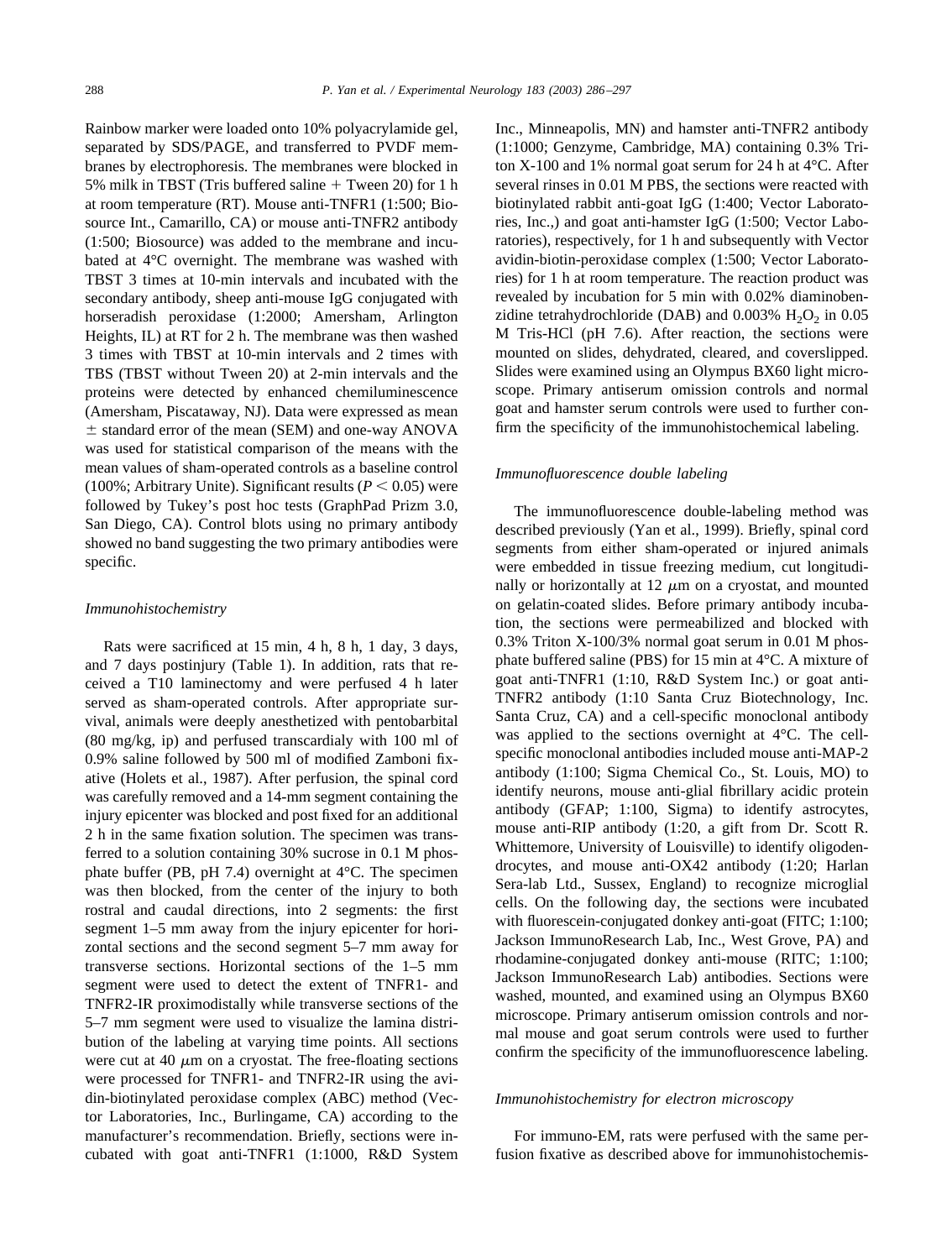<span id="page-3-0"></span>

Fig. 1. Western blot analysis showing TNFR1 (p55; A, B) and TNFR2 (p75; C, D) expression at varying time points after SCI. Note that the expression of TNFR1 peaked at 8 h postinjury (3.58-fold) and that of TNFR2 peaked at 4 h post-injury (6.06-fold). Each bar in B and D represents the mean  $\pm$  SEM (*n*  $=$  4 rats/group).  $*P < 0.05$ ;  $**P < 0.01$ .

try but with the addition of 0.1% glutaraldehyde in the fixative. After perfusion, the spinal cord was carefully removed and blocked into a proximal segment (1–5 mm away from the injury epicenter) and a distal segment (5–7 mm away from the epicenter) in both rostral and caudal directions. Horizontal sections of the proximal segment and transverse sections of the distal segment were cut at 50  $\mu$ m on a vibratome. The sections were subjected to immunohis-

Fig. 2. Temporo-spatial distribution of TNFR2 immunoreactivity (IR) in the spinal cords of sham-operated or injured rats. Left column, TNFR2-IR in horizontal sections of the spinal cord, 1–5 mm from the injury center. The area proximal (prox) to the injury center is indicated in C. Right column, TNFR2-IR in transverse sections of the cord, 5–7 mm distal to the injury center. (A, B) TNFR2-IR was not detectable in a sham-operated control. (C, D) At 15 min after SCI, there was a slight increase in TNFR2-IR, mainly confined within areas close to the injury center (C) and in the dorsal funiculus (D). The ventral portion of the cord contained a negligible amount of TNFR2-IR as is shown in both horizontal (C, left side) and transverse (D) sections. (E, F) TNFR2-IR peaked at 4 h postinjury and extended throughout the entire length of the specimen. (G, H) TNFR2-IR declined at 8 h. (I, J) TNFR2-IR confined to areas adjacent to the lesion site at 3 days postinjury. Scale bars: A-J, 500  $\mu$ m.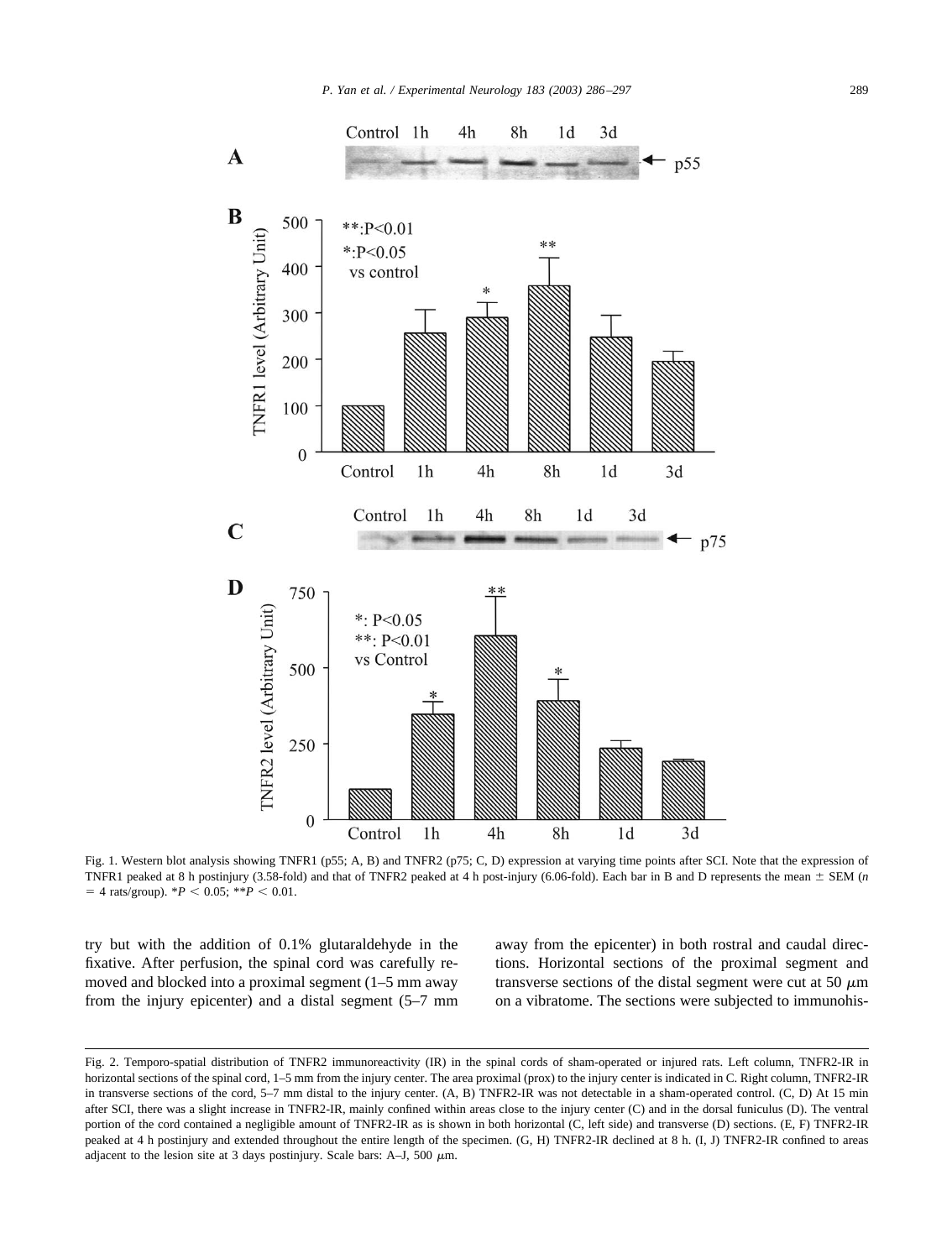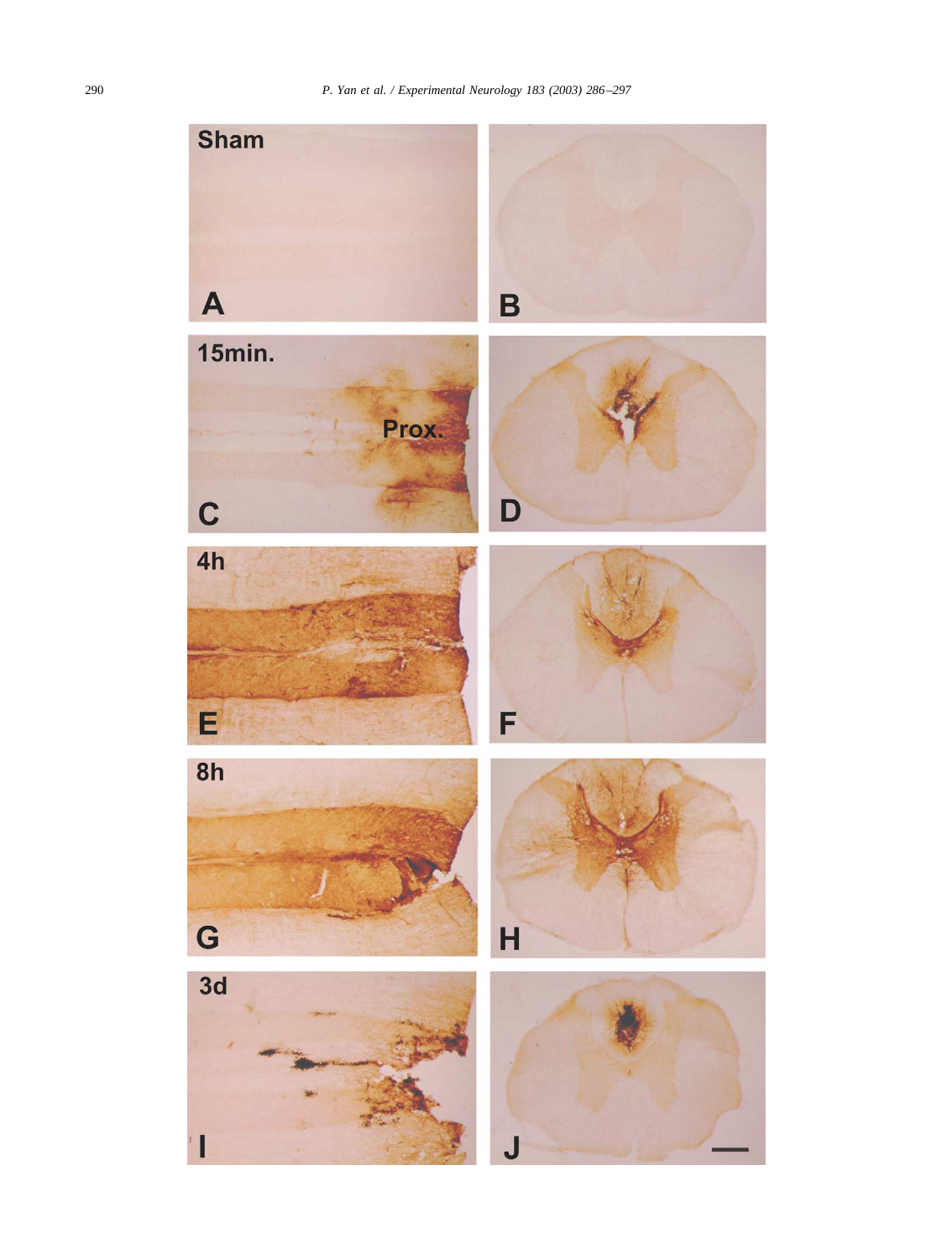<span id="page-5-0"></span>

Fig. 3. Colocalization of cell specific markers (red, left column) and TNFR1 (green, middle column) in the adult rat spinal cord 2–4 mm distal to the injury epicenter at 4 h postinjury. Note that TNFR1 was colocalized in neurons (MAP-2-IR, A), oligodendrocytes (Rip-IR, D), and astrocytes (GFAP-IR, G), which can be appreciated in the merge of double exposures for each (C, F, I). Arrows in A–I indicate colocalization of TNFR1 and each cell specific marker. Arrows in J–L indicate that a microglia, identified by OX-42-IR, was negative for TNFR1 (K). Note that the ramified microglia was not morphologically activated. Double arrows in K and L indicate an adjacent cell that is positive for TNFR1 but negative for OX-42, suggesting the specificity of the double-labeling method. Scale bars: A-L,  $10 \mu m$ .

tochemical processing for TNFR2 according to the method described above for light microscopy with modifications. Specifically, a freeze-thaw method was used to increase the antibody penetration [\(Eldred et al., 1983\).](#page-10-0) After DAB reaction, the sections were postfixed in 1% osmium tetroxide in

**MAP** 

**Rip** 

D

G

J

0.1 M PB, pH 7.4, for 50 min at room temperature and dehydrated in graded ethanol and propylene oxide. The sections were then flat-embedded in Spurr on slides. After curing, sections were examined, and areas of interests were cut out and glued to Spurr cylinders for ultrathin sectioning.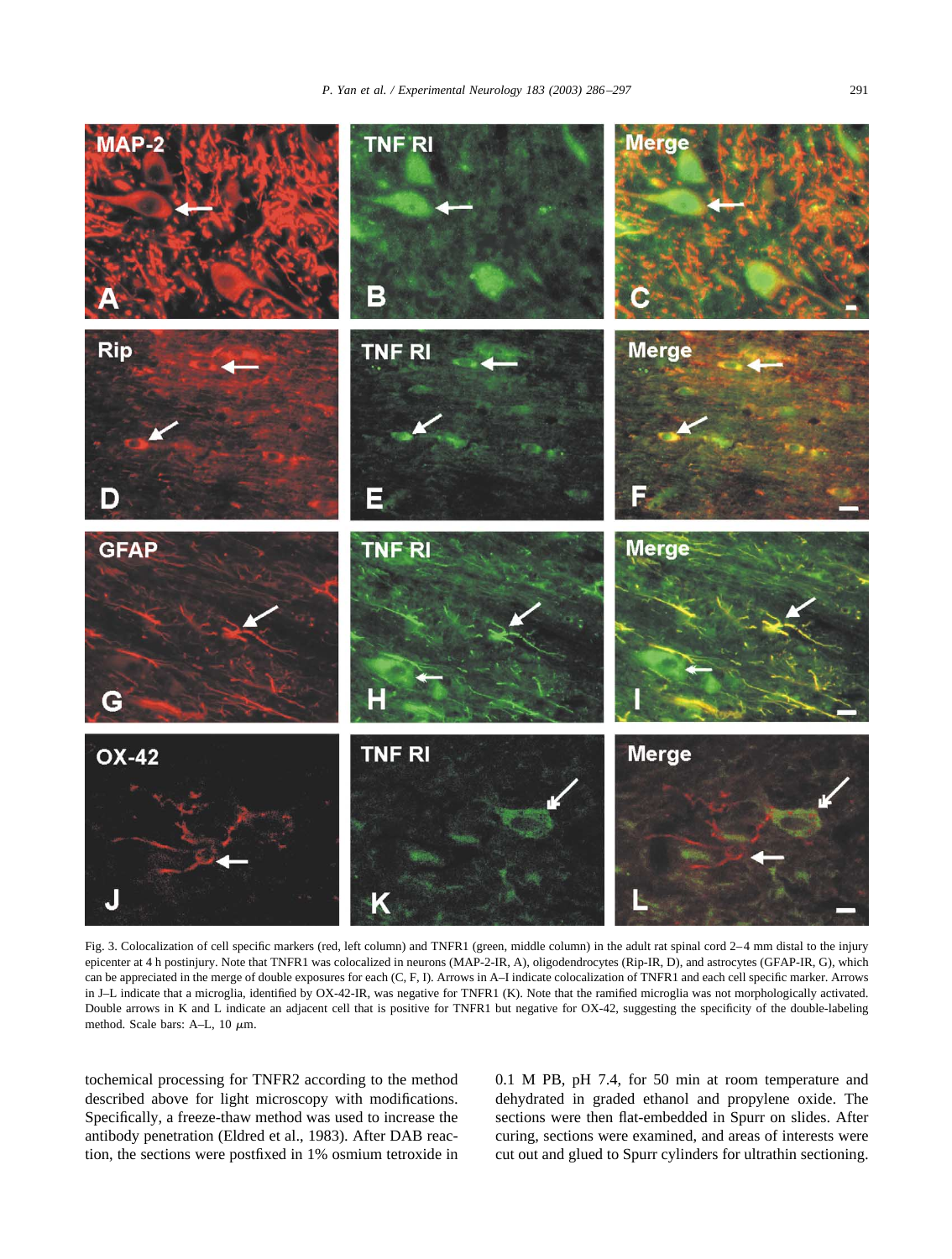The ultrathin sections were mounted on grids, examined, and photographed using a Zeiss 109 electron microscope (Zeiss, Thornwood, NY).

# **Results**

# *Western blot analysis of TNFR1 and TNFR2 expression after SCI*

Western blot analysis for TNFR1 and TNFR2 protein expression after SCI showed an apparent single band labeling with a molecular weight of either 55 kDa ([Figs. 1A and](#page-3-0) [B](#page-3-0)) or 75 kDa ([Figs. 1C and D](#page-3-0)), respectively. In shamoperated controls, there were only light bands of baseline labeling. TNFR1 was increasingly expressed at 1 h postinjury, significantly increased at 4 h ( $P < 0.05$ ), and peaked at 8 h (3.58-fold,  $P < 0.01$ ) postinjury. Increase in TNFR1 expression was still evident at 1 day (2.47-fold) or 3 days (1.94-fold) postinjury although the increase was not statistically significant  $(P > 0.05)$ . The expression of TNFR2 was significantly increased at 1 h  $(3.1\text{-fold}, P \leq 0.05)$ , peaked at 4 h  $(6.06\text{-}fold, P < 0.01)$ , and remained at significantly higher level at 8 h (3.27-fold,  $P < 0.05$ ) postinjury. Increases in TNFR2 expression were still evident at 1 day (2.36-fold) or 3 days (1.93-fold) postinjury, although the increases were not statistically significant ( $P > 0.05$ ).

# *Temporo-spatial distribution of TNFR1 and TNFR2 immunoreactivity after SCI*

To confirm the Western blot analysis of TNFR1 and TNFR2 expression and to determine the temporo-spatial distributions of the two receptors after SCI, immunohistochemistry for TNFR1 and TNFR2 was performed. Since similar patterns of TNFR1- and TNFR2-IR were observed, TNFR2-IR was used to demonstrate its distribution after SCI [\(Fig. 2](#page-3-0)). In sham-operated controls, TNFR2-IR was not detectable at low magnification in either the gray or white matter ([Figs. 2A and B\)](#page-3-0). At 15 min postinjury, TNFR2-IR was increased in the gray matter [\(Fig. 2C](#page-3-0)) and in the dorsal funiculus [\(Fig. 2D\)](#page-3-0), proximal to the injury site. TNFR2-IR reached its peak at 4 h postinjury, during which time intense labeling was observed throughout the entire length of the specimen that was examined [\(Figs. 2E and F](#page-3-0)). However, labeling was much stronger in the gray matter than in the white matter. At 8 h postinjury, TNFR2-IR remained strong and extended from the injury epicenter to more distal areas [\(Figs. 2G and H](#page-3-0)). TNFR2-IR was noticeably reduced at 1 day postinjury (data not shown) and, at 3 days, it was confined mainly to areas adjacent to the lesion site ([Figs. 2I](#page-3-0) [and J\)](#page-3-0). The spatial distribution of TNFR1-IR was similar to that of TNFR2-IR with the exception that the former peaked at 8 h postinjury (data not shown). The time course of TNFR1 and TNFR2 immunoreactivity paralleled the protein

expression levels described above using Western blot analysis ([Fig. 1](#page-3-0)).

# *Cellular localization of TNFR1 and TNFR2 following SCI*

Immunofluorescence double labeling or immunoperoxidase preembedding EM experiments were performed to study cellular sources of TNFR1 or TNFR2, respectively, at 4 h postinjury when the two receptors were either highly expressed (TNFR1) or peaked (TNFR2). Using the immunofluorescence double-labeling method, coexpression of TNFR1 and MAP-2 was observed in many neurons, mainly in the intermediate gray of spinal cord injured rats ([Figs.](#page-5-0) [3A–C\)](#page-5-0). Although TNFR1-IR was strongest at sites adjacent to the injury epicenter, TNFR1 and MAP-2 double-labeled neurons were found throughout the entire length of the specimens that were examined (up to 7 mm away from the injury epicenter). In the white matter, colocalization of TNFR1 and RIP ([Figs. 3D–F](#page-5-0)) or GFAP [\(Figs. 3G–I](#page-5-0)) was found, indicating its expression in both oligodendrocytes and astrocytes, respectively. TNFR1 was not colocalized in resting microglia that remained ramified several millimeters away from the injury (OX-42-IR; [Figs. 3J–L\)](#page-5-0). TNFR1 expressing neurons and glial cells were recognized not only by their cell-specific markers but also by their morphological characteristics. At the EM level, neurons ([Fig. 4A;](#page-7-0) Neu), astrocytes [\(Fig. 4D;](#page-7-0) Astro), and oligodendrocytes [\(Fig. 4C;](#page-7-0) Oligo) all showed positive TNFR2-IR. Although some axons ([Fig. 4B;](#page-7-0) Ax1) were positive for TNFR2, many others were negative [\(Fig. 4B;](#page-7-0) Ax2). At the synaptic terminal level, a postsynaptic element could be positive for TNFR2 whereas the presynaptic component could be negative ([Fig. 4 A](#page-7-0); inset).

# *Effects of MP and RU 486 on TNFR1 and TNFR2 expression after SCI*

In sham-operated controls, there was only a light band of baseline labeling for both TNFR1 and TNFR2 [\(Fig. 5\)](#page-7-0). SCI significantly increased the expressions of TNFR1 ( $P$  < 0.001) and TNFR2 ( $P < 0.001$ ) at 4 h postinjury as compared to controls. MP markedly suppressed the expression of TNFR1 by 55% ( $P < 0.01$ ) and TNFR2 by 65% ( $P <$ 0.001) at 4 h postinjury. RU486 partially, but significantly, reversed the MP effect on TNFR1 ( $P < 0.05$ ) and almost completely reversed the MP effect on TNFR2 ( $P < 0.001$ ).

# **Discussion**

In the present study, temporo-spatial patterns of TNFR1 and TNFR2 expression and their cellular localization were studied in normal and spinal cord injured adult rats. We demonstrated that the expression of TNFR1 and TNFR2 was slightly increased at 15 min postinjury, reached the peak at 4 h for TNFR2 (6.06-fold,  $P < 0.01$ ) and 8 h for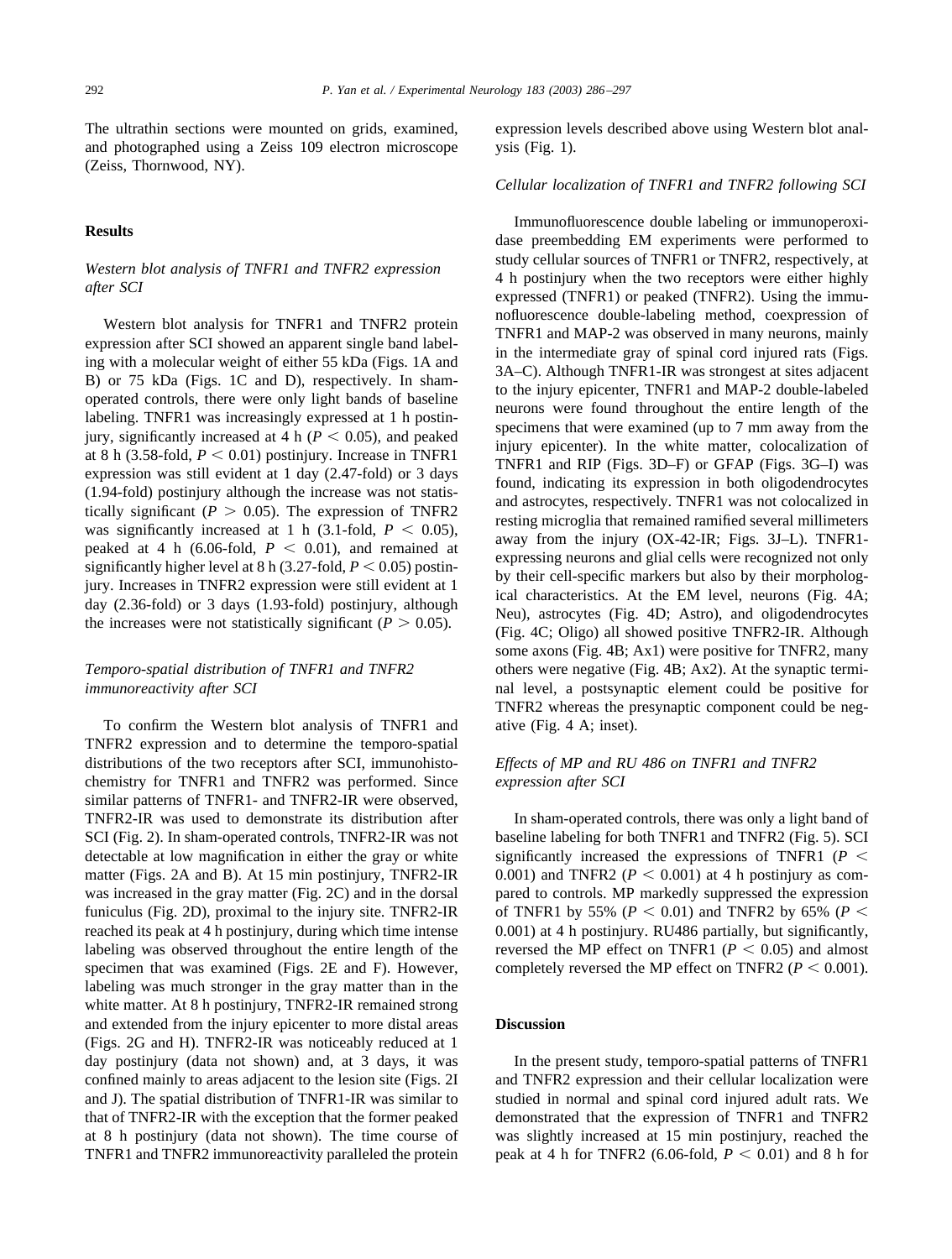<span id="page-7-0"></span>

Fig. 4. Immunoelectron microscopy demonstrating cellular and subcellular distribution of TNFR2 in an adult rat spinal cord perfused at 4 h postinjury. TNFR2-IR was observed in neurons (Neu; A), axons (Ax1; B), oligodendrocytes (Oligo; C), and astrocytes (Astro; D). All open arrowheads point to the sites of TNFR2 expression. While a postsynaptic element of a synapse showed TNFR2-IR (arrows; inset in A), its presynaptic component was not. Some axons were positive for TNFR1 (Ax1, B) whereas others were not (Ax2; B). Note the cell in D contains bundles of intermediate filaments (fi), a unique characteristic of the astrocytes. Asterisks in B indicate unstained myelin. Astro, astrocytes; Ax1, a TNFR2-positive axon; Ax2, a TNFR2-negative axon; fi, intermediate filaments; Neu, neuron; Nu, Nucleus; Oligo, oligodendrocytes. Scale bars: A-D, 1  $\mu$ m.

TNFR1 (3.58-fold,  $P < 0.01$ ), and declined markedly after 1 and 3 days. Spatially, TNFR1- and TNFR2-IR was initially observed at the impact site, spread to the distant areas during the peak expression, and confined to the lesion area at later time points. Colocalization of TNFR1 and TNFR2 was found in neurons, oligodendrocytes, and astrocytes. Importantly, injury-induced expression of TNFR1 or TNFR2 was significantly inhibited by MP, an effect which could be partially (for TNFR1) or completely (for TNFR2) reversed by RU486. The MP inhibition on TNFR1 or TNFR2 expression and its reversion by RU486 indicates that MP mediates posttraumatic inflammatory responses of TNF- $\alpha$ .

#### *Cellular localization of TNFR1 and TNFR2*

Both TNFR1 and TNFR2 were expressed in neurons, oligodendrocytes, and astrocytes following SCI. At the EM level, TNFR2 was compartmentally localized in neuronal cell bodies, postsynaptic dendritic elements, and axons, but not in presynaptic elements of axonal terminals (Fig. 4). In addition, only a subpopulation of axons was positive for TNFR2. It is possible that the TNFR2-positive axons may represent those that were traumatized by the injury. The inconsistent labeling of TNFR2 in axons may indicate a dynamic responses of axons to the timing of and proximity to the injury. In addition, the lack of TNFR2 labeling in presynaptic terminals suggests that the receptor can be heterogeneously distributed in specific compartments of a single neuron. Interestingly, TNFR1- and TNFR2-IR were not found in ramified microglia, indicating that these inactivated microglia did not express appreciable levels of the two receptors at 4 h postinjury. TNF receptors, however, have been found in microglia [\(Dopp et al., 1997\)](#page-10-0), macrophages [\(Miller-Graziano et al., 1994\),](#page-10-0) and endothelial cells [\(Okuyana et al., 2000\)](#page-10-0) in vitro in various experimental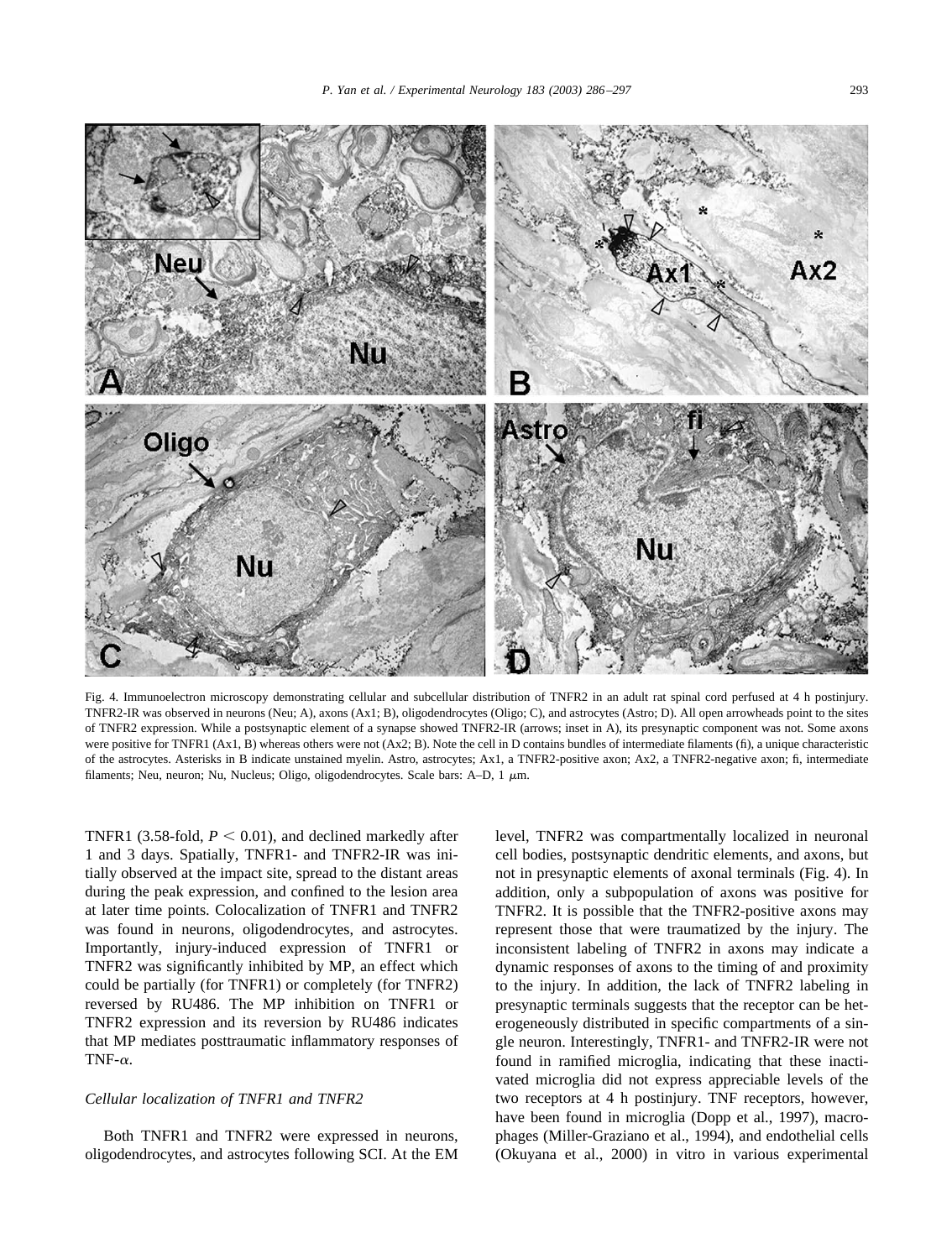

Fig. 5. Effects of MP and RU486 on the expression of TNFR1 (p55; A, B) and TNFR2 (p75; C, D) in the injured spinal cord at 4 h postinjury. (A, B) Expression of TNFR1 significantly increased  $(P < 0.001)$  above the control level at 4 h postinjury. MP markedly inhibited posttraumatic expression of TNFR1 ( $P < 0.01$ ), an effect that was partially reversed by RU486 ( $P < 0.05$ ). Each bar in B and D represents the mean  $\pm$  SEM ( $n = 4$  rats/group). (C, D) Expression of TNFR2 significantly increased  $(P < 0.001)$  above the control level at 4 h postinjury. MP markedly inhibited posttraumatic expression of TNFR2 ( $P < 0.001$ ), an effect that was almost completely reversed by RU486  $(P < 0.001)$ . Each bar in B and D represents the mean  $\pm$  SEM ( $n = 4$ ) rats/group).

paradigms, as well as in microglia in vivo in the experimental allergic encephalomyelitis spinal cord [\(Kahn et al.,](#page-10-0) [1999\)](#page-10-0). The lack of TNF receptors expression in ramified microglia in the current study may indicate that those microglia located distant from the injury may not be activated and express detectable levels of TNF receptors at 4 h postinjury.

#### *TNF- and TNF receptors*

Inflammatory cytokines, particularly TNF- $\alpha$ , can signal a large number of cellular responses including cytotoxicity, inflammation, immunoregulatory activities, and transcriptional regulation of many genes [\(Hsu et al.,](#page-10-0) [2001; Tartaglia et al., 1993a\)](#page-10-0). TNF- $\alpha$  expression increases following SCI [\(Bartholdi and Schwab, 1997;](#page-10-0) [Wang et al., 1996; Xu et al., 1998; Yakovlev and Fadden,](#page-10-0) [1994\)](#page-10-0), and resident neurons, glial cells, and vascular endothelial cells all contribute to the TNF- $\alpha$  production in response to acute SCI (Yan et al., 2001). Since both TNFR1 and TNFR2 are increasingly expressed in neurons, astrocytes, and oligodendrocytes following SCI and since the time course of TNF- $\alpha$  and TNFRs expression is closely related, it is possible that an "autocrine" mechanism is involved in the expression of TNF- $\alpha$  to exert its biological function at the cellular level. Further, concerning the fact that TNF- $\alpha$  and glucocorticoid receptor were colocalized in neurons and glial cells, the effect of MP on the suppression of TNF- $\alpha$  and TNF receptors could also occur at the cellular level [\(Yan et al., 1999, 2001\)](#page-11-0). Although we demonstrated that MP suppresses the expression of both TNF- $\alpha$  [\(Xu et al., 1998\)](#page-11-0) and TNFRs (the present study), the long-term significance of such an effect on tissue sparing or neurological recovery remains to be elucidated.

## *Possible roles of TNFR1 and TNFR2 in SCI*

The multiple activities of TNF $\alpha$  are mediated through two distinct but structurally homologous receptors TNFR1 and TNFR2 [\(Vandenabeele et al., 1995\).](#page-11-0) The mechanism of interaction between TNF- $\alpha$  production and elevated expression of TNF receptors after SCI remains to be elucidated. Overproduction or shedding of TNF receptors are capable of autoregulating TNF- $\alpha$  activity [\(Armitage, 1994; Miller-Graziano et](#page-9-0) [al., 1994\)](#page-9-0) and SCI leads to an increase in the production of TNF- $\alpha$ , IL- $\beta$ , and iNOS [\(Wang et al., 1996, 1997; Xu et al.,](#page-11-0) [2001b\),](#page-11-0) which may be responsible for the increase in the expression of TNF receptors. Further,  $NF- $\kappa$ B$  is activated by TNF- $\alpha$ -TNFR binding, which leads to transactivation of a range of proinflammatory genes [\(Bethea et al., 1998\).](#page-10-0)

Both TNFR1 and TNFR2 can bind to TNF- $\alpha$  with high affinity, but the exact role of the two receptors in mediating the effects of TNF- $\alpha$  is still controversial. It has been suggested that TNFR1 is responsible for the majority of biological activities of TNF- $\alpha$  including its effects on apoptosis or programmed cell death, and cytotoxicity [\(Tartaglia et al.](#page-11-0) [1993a,c; Weigmann et al., 1992\).](#page-11-0) TNFR2, on the other hand, may play a passive role in mediating TNF- $\alpha$  responses due to the lack of an intracellular death domain [\(Tartaglia, 1993b\),](#page-11-0) However, recent data demonstrate that TNFR2 is able to independently mediate TNF- $\alpha$  biological activity, such as inducing apoptosis [\(Grell et al., 1998;](#page-10-0) [Haridas et al., 1998\)](#page-10-0). TNFR2-mediated apoptosis is associated with the down-regulation of antiapoptotic proteins Bcl-xL and/or Bcl-2 [\(Boise et al., 1993; Lin et al., 1997\)](#page-10-0). The temporo-spatial expression of both TNFR1 and TNFR2 in the present study may suggest that the two receptors may work individually or synergistically on mediating TNF- $\alpha$ biological activities.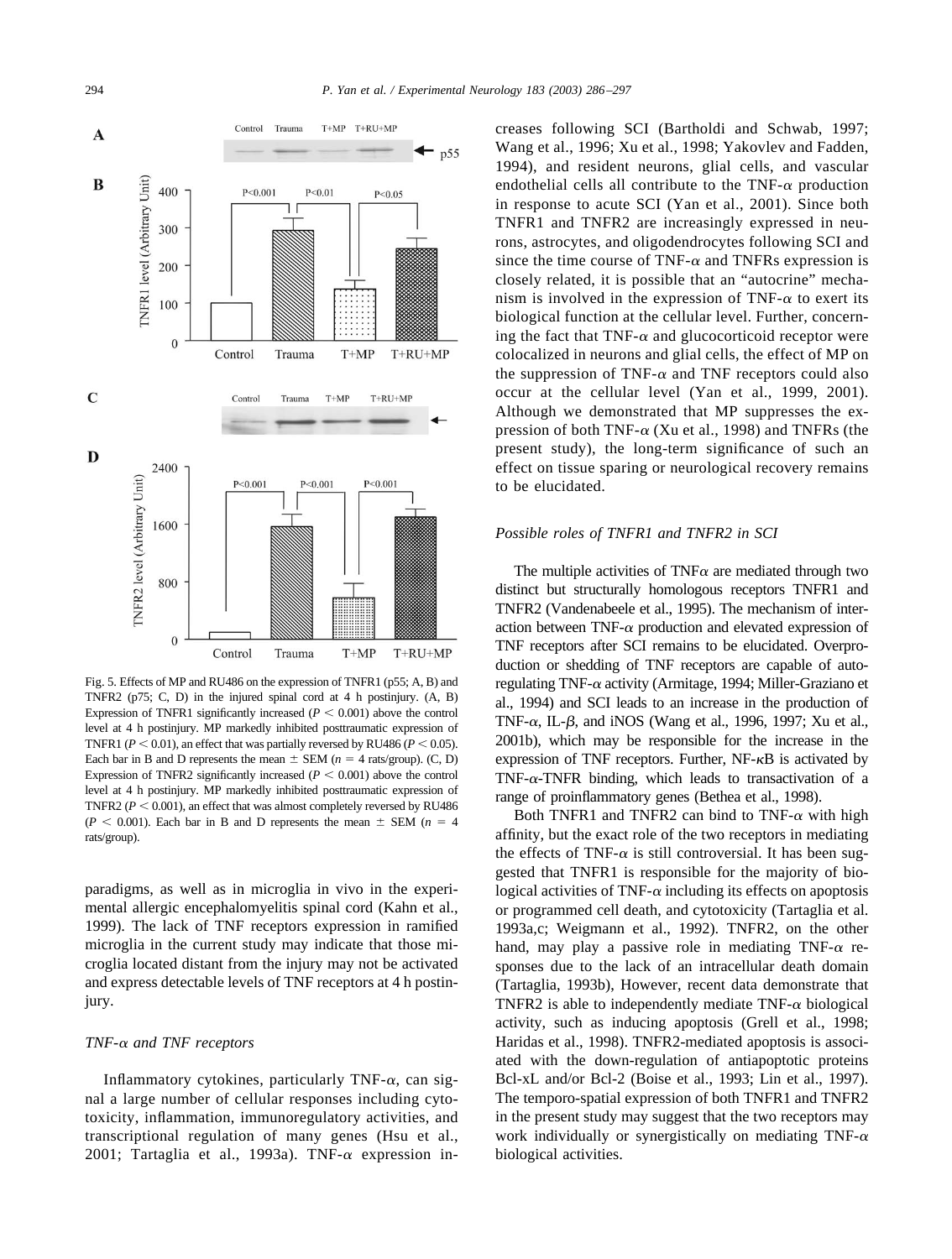#### <span id="page-9-0"></span>*Glucocorticoid receptor and TNF receptor*

It is known that glucocorticoids (GCs) inhibit the expression of cytokines such as TNF- $\alpha$  and iNOS [\(Arzt et al.,](#page-10-0) [1994; Brenner et al., 1994; Hayashi et al., 2000; Xu et al.,](#page-10-0) [1998\)](#page-10-0) and block trafficking of inflammatory cells to reducing swelling, inflammation, glutamate release, and free radical accumulation [\(Heyderman et al., 1995; Perretti and](#page-10-0) [Flower, 1994; Steer et al., 1998; van Furth et al., 1995\).](#page-10-0) MP, a synthetic GC, reduced the expression of TNF- $\alpha$  and the activation of  $NF-\kappa B$  and  $AP-1$ , two proinflammatory transcription factors in rodent SCI models [\(Xu et al., 1998,](#page-11-0) [2001\)](#page-11-0). It has been suggested that biological activities of GCs are largely mediated by glucocorticoid receptors (GRs: [Tsai et al., 1988; Yamamoto, 1985\).](#page-11-0) GR also serves as an anti-inflammatory transcription factor that transrepresses pro-inflammatory genes and transactivates anti-inflammatory genes by binding to the glucocorticoid responsive element (GRE) [\(Hsu et al., 2001b\).](#page-10-0) GR protein expression increased within hours after SCI and the temporal expression of GR [\(Yan et al., 1999\)](#page-11-0) was similar to that of TNFRs [\(Fig. 1](#page-3-0)). Additionally, GRE binding activity was also increased. The posttraumatic increase in the expression of GR and GRE-binding activity suggests the possible existence of endogenous anti-inflammatory activity [\(Xu et al., 1998,](#page-11-0) [2001a,b; Yan et al., 1999\)](#page-11-0). The effect of MP on the two receptors in this study is consistent with the observation that MP's transrepressing inflammatory gene is mediated by a GR mechanism [\(Xu et al., 2001a\)](#page-11-0). As MP partially inhibited the expression of both TNFR subtypes after SCI, which could be reversed by RU486, the beneficial mechanism of MP treatment after SCI may involve its modulation of TNF- $\alpha$ -TNFR-mediated inflammatory responses.

#### *Beneficial or deleterious effects of TNF-*

Conflicting evidence on the role of increased TNF- $\alpha$ production after different CNS insults suggests that this pathway may be involved in both processes of damage and repair [\(Morganti-Kossman et al., 1997\)](#page-10-0). For example, exogenously administrated TNF- $\alpha$  exacerbates focal ischemic injury [\(Barone et al., 1997\)](#page-10-0), and TNF- $\alpha$  inhibition by pharmacologic agents, neturalizing antibodies, or soluble receptors has protective effects [\(Barone et al., 1997; Lavine et al.,](#page-10-0) [1998; Nawashiro et al., 1997a,b; Yang et al., 1998\)](#page-10-0). In the spinal cord, nanoinjections of either TNF- $\alpha$  or kainate alone into the thoracic gray resulted in almost no tissue damage or cell death 90 min after injection. However, the combination of TNF- $\alpha$  and kainate at these same doses produced a large area of tissue necrosis and neuronal cell death, an effect that can be blocked by the AMPA receptor antagonist CNQX [\(Hermann et al., 2001\).](#page-10-0) The deleterious effect of TNF- $\alpha$  is supported by the observation that IL-10, which blocks the injury-induced increase in TNF- $\alpha$ , can protect the spinal cord from secondary injury [\(Bethea et al., 1999\)](#page-10-0).

In contrast, a protective role of TNF- $\alpha$  after CNS injury

has been recently emphasized in cerebral ischemia, excitotoxic neuronal injury, autoimmune-mediated demyelination, and traumatic brain injury [\(Brenner et al., 1994; Liu et al.,](#page-10-0) [1998; Scherebel et al., 1999; Sullivan et al., 1999\)](#page-10-0). It has been suggested that TNFRs are involved in antiapoptotic activities through the TNFR-NF- $\kappa$ B signal transduction pathway, which activates a recently identified endogenous caspase inhibitory system mediated by cellular inhibitor of apoptosis protein 2 (c-IAP2). NF-KB transactivates c-IAP2, which in turn inhibits caspase-3 activation. TNFR1  $-/$ mice exhibited reduced NF- $\kappa$ B activation, decreased c-IAP2 expression, and poor functional recovery after SCI, as compared to their wild-type counterparts [\(Kim et al.,](#page-10-0) [2001\)](#page-10-0). Consistent with reduced c-IAP2 expression, expression of the active caspase-3 and the number of TUNELpositive cells were increased in the injured cord in  $TNFR1-/-$  mice. Moreover, others have reported that when a mixture of murine recombinant IL-1 $\beta$ , IL-6, and TNF- $\alpha$  is administered to the lesioned spinal cord of adult mice, the amount of tissue sparing 7 days after trauma is increased in animals receiving cytokine treatments compared to controls [\(Klusman and Schwab, 1997\)](#page-10-0). These findings collectively suggest that the TNFR-NF- $\kappa$ B cascade may play an important role in initiating the endogenous caspase inhibitory system after SCI.

Thus, the role of various inflammation responses after SCI is complex. Whether the activation of TNF- $\alpha$ -TNFR-NF-<sub>K</sub>B cascade plays a beneficial or deleterious role after injury may be dependent on multiple factors including the nature of injury, the timing and levels of cytokine and receptor expression, and the responses of neurons and glial cells to a specific insult. The ability to specifically activate the beneficial TNF- $\alpha$ -TNFR-NF- $\kappa$ B pathway, without affecting its deleterious pathway, may provide new therapeutic approaches to the treatment of secondary spinal injury.

#### **Acknowledgments**

We are thankful for support from National Institute of Health Grants NS36350 and NS37230, the Paralyzed Veterans of America Spinal Cord Research Foundation, the Daniel Heumann Fund for Spinal Cord Research, and the International Spinal Research Trust. The authors are grateful to Drs. Alexander G. Rabchevsky (University of Kentucky) and Scott R. Whittemore (University of Louisville) for their critical reading of the manuscript.

## **References**

- Armitage, R.J., 1994. Tumor necrosis factor receptor superfamily members and their ligands. Curr. Opin. Immunol. 6, 407–413.
- Arvin, B., Neville, L.F., Barone, F.C., Feuerstein, G.Z., 1996. The role of inflammation and cytokines in brain injury. Neurosci. Biobehav. Rev. 20, 445–452.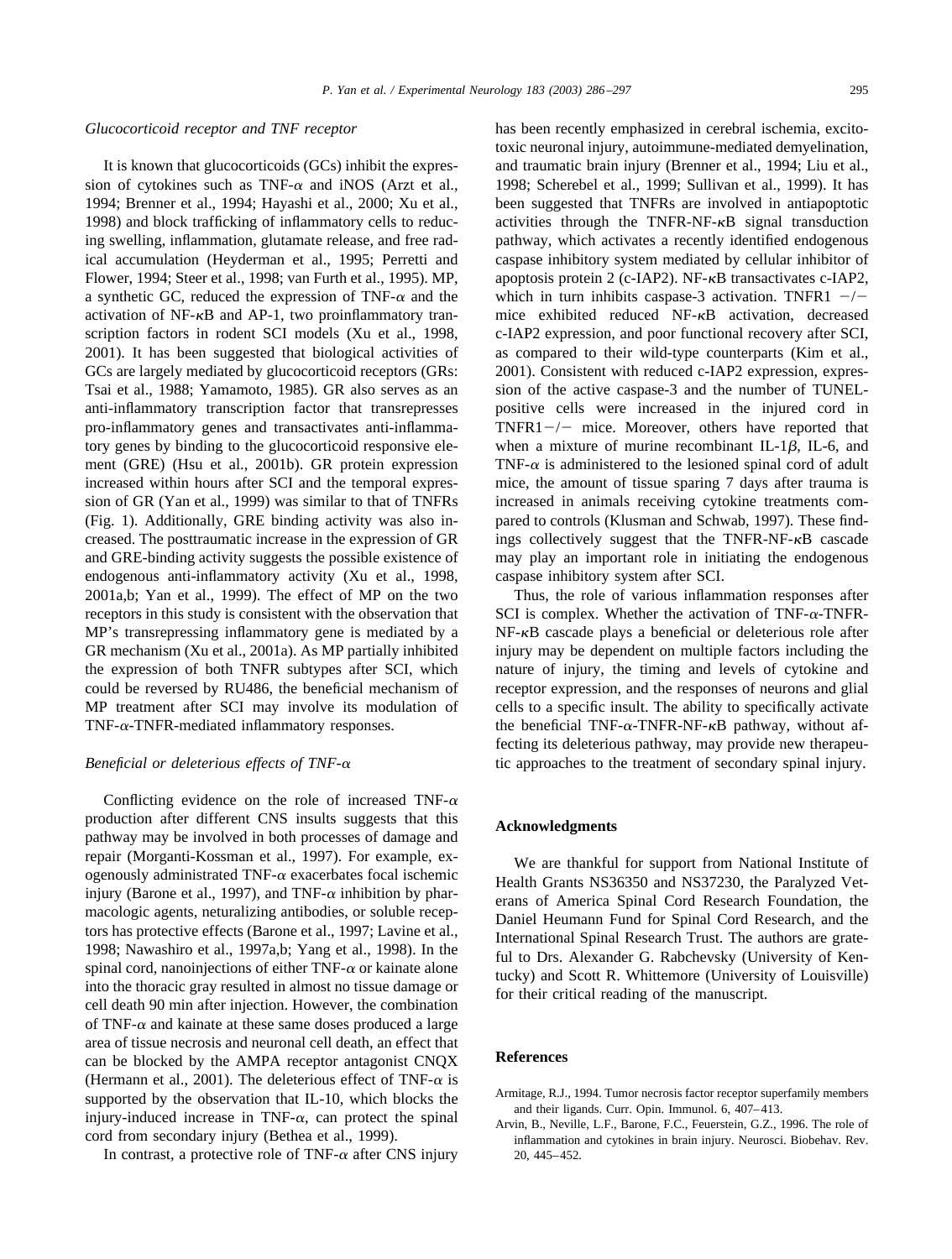- <span id="page-10-0"></span>Arzt, E., Sauer, J., Pollmacher, T., Labeur, M., Holsboer, F., Reul, J.M., Stalla, G.K., 1994. Glucocorticoids suppress interleukin-1 receptor antagonist synthesis following induction by endotoxin. Endocrinology 134, 672–677.
- Barone, F.C., Arvin, B., White, R.F., Miller, A., Webb, C.L., Willette, R.N., Lysko, P.G., Feuerstein, G.Z., 1997. Tumor necrosis factor- $\alpha$ —a mediator of focal ischemic brain injury. Stroke 28, 1233–1244.
- Bartholdi, D., Schwab, M.E., 1995. Methylpredisolone inhibits early inflammatory processes but not ischemic cell death after experimental spinal cord lesion in the rat. Brain Res. 672, 177–186.
- Bartholdi, D., Schwab, M.E., 1997. Expression of pro-inflammatory cytokine and chemokine mRNA upon experimental spinal cord injury in mouse: an *in situ* hybridization study. Eur. J. Neurosci. 9, 1422–1438.
- Basso, D.M., Beattie, M.S., Besnahan, J.C., 1996. Graded histological and locomotor outcomes after spinal cord contusion using the NYU weightdrop device versus transection. Exp. Neurol. 139, 244–256.
- Bethea, J.R., Castro, M., Keane, R.W., Lee, T.T., Dietrich, W.D., Yezierski, R.P., 1998. Traumatic spinal cord injury induces nuclear factor- $\kappa$ B activation. J. Neurosci. 18, 3251–3260.
- Bethea, J.R., Nagashima, H., Acosta, M.C., Briceno, C., Gomez, F., Marcillo, A.E., Loor, K., Green, J., Dietrich, W.D., 1999. Systemically administered interleukin-10 reduces tumor necrosis factor-alpha production and significantly improves functional recovery following traumatic spinal cord injury in rats. J. Neurotrauma 16, 851–863.
- Beutler, B., van Huffel, C., 1994. An evolutionary and functional approach to the TNF receptor/ligand family. Ann. N.Y. Acad. Sci. 730, 118–133.
- Boise, L.H., Gonzalez-Garcia, M., Postema, C.E., Ding, L., Lindsten, T., Turka, L.A., Mao, X., Nunez, G., Thompson, C.B., 1993. Bcl-x, a bcl-2-related gene that functions as a dominant regulator of apoptotic cell death. Cell 74, 597–608.
- Brenner, T., Yamin, A., Galliy, R., 1994. Mycoplasma triggering of nitric oxide production by central nervous system glial cells and its inhibition by glucocorticoids. Brain Res. 641, 51–56.
- Dopp, J.M., Mackenzie-Graham, A., Otero, G.C., Merrill, J.E., 1997. Differential expression, cytokine modulation, and specific functions of type-1 and type-2 tumor necrosis factor receptors in rat glia. J. Neuroimmunol. 75, 104–112.
- Eldred, W.D., Zucker, C., Karten, H.J., Yazulla, S., 1983. Comparison of fixation and penetration enhancement techniques for use in ultrastructural immunocytochemistry. J. Histochem. Cytochem. 31, 285–292.
- Feuerstein, G.Z., Liu, T., Barone, F.C., 1994. Cytokines, inflammation, and brain injury: role of tumor necrosis factor- $\alpha$ . Cerebrovasc. Brain Metab. Rev. 6, 341–360.
- Goodwin, R.G., Anderson, D., Jerzy, R., Davis, T., Brannan, C.I., Copeland, N.G., Jenkins, N.A., Smith, C.A., 1991. Molecular cloning and expression of the type 1 and type 2 murine receptors for tumor necrosis factor. Mol. Cell Biol. 11, 3020–3026.
- Grell, M., Becke, F.M., Wajant, H., Mannel, D.N., Scheurich, P., 1998. TNF receptor type 2 mediates thymocyte proliferation independently of TNF receptor type 1. Eur. J. Immunol. 28, 257–263.
- Gruner, J.A., 1992. A monitored contusion model of spinal cord injury in the rat. J. Neurotrauma 9, 123–128.
- Haridas, V., Darnay, B.G., Natarajan, K., Heller, R., Aggarwal, B.B., 1998. Overexpression of the p80 TNF receptor leads to TNF-dependent apoptosis, nuclear factor- $\kappa$ B activation, and c-jun kinase activation. J. Immunol. 160, 3152–3162.
- Hayashi, M., Ueyama, T., Nemoto, K., Tamaki, T., Senba, E., 2000. Sequential mRNA expression for immediate early genes, cytokines, and neurotrophins in spinal cord injury. J. Neurotrauma 17, 203–218.
- Hermann, G.E., Rogers, R.C., Bresnahan, J.C., Beattie, M.S., 2001. Tumor necrosis factor- $\alpha$  induces cFOS and strongly potentiates glutamatemediated cell death in the rat spinal cord. Neurobiol. Dis. 8, 590–599.
- Heyderman, R.S., Klein, N.J., Daramola, O.A., Levin, M., 1995. Modulation of the endothelial procoagulant response to lipopolysaccharide and tumour necrosis factor-alpha in-vitro: the effects of dexamethasone, pentoxifylline, iloprost and a polyclonal anti-human IL-1 alpha antibody. Inflamm. Res. 44, 275–280.
- Holets, V.R., Hokfelt, T., Ude, J., Eckert, M., Penzlin, H., Verhofstad, A.A.J., Visser, T.J., 1987. A comparative study of the immunohistochemical localization of a presumptive proctolin-like peptide, thyrotropin-releasing hormone and 5-hydroxytryptamine in the rat central nervous system. Brain Res. 408, 141–153.
- Hsu, C.Y., Dimitrijevic, M.R., 1990. Methylprednisolone in spinal cord injury: the possible mechanism of action. J. Neurotrauma 7, 115–119.
- Hsu, C.Y., Ahmed, S-H., Xu, J., Yan, P., Kim, G-M., Xu, X.M., 2001. Transcription regulation of post traumatic inflammation reaction after spinal cord injury: effect of glucocorticoids, in: Marwah, J., Dixon, E., Banik, N. (Eds.), Traumatic CNS Injury. Prominent Press, Scottsdale, pp. 118–135.
- Kahn, M.A., Dopp, J.M., Liva, S., MacKenzie-Graham, A.J., Chang, R., Huang, A., Nazarian, R., Dell'Albani, P., Condorelli, D., Voskuhl, R.R., de Vellis, J., 1999. Temporal kinetics and cellular phenotype of TNF p55/p75 receptors in experimental allergic encephalomyelitis. J. Neuroimmunol. 95, 19–34.
- Kim, G.M., Xu, J., Xu, J.M., Song, S.K., Yan, P., Ku, G., Xu, X.M., Hsu, C.Y., 2001. TNF receptor deletion reduces NF- $\kappa$ B activation, c-IAP2 expression and functional recovery after traumatic spinal cord injury. J. Neurosci. 21, 6617–6625.
- Klusman, I, Schwab, M.E., 1997. Effects of pro-inflammatory cytokines in experimental spinal cord injury. Brain Res. 762, 173–184.
- Lavine, S.D., Hofman, F.M., Zlokovic, B.V., 1998. Circulating antibody against tumor necrosis factor alpha protects rat brain from reperfusion injury. J. Cereb. Blood Flow Metab. 18, 52–58.
- Lin, R-H., Hwang, Y-W., Yang, B-C., Lin, C-S., 1997. TNF receptor 2-triggered apoptosis is associated with the down-regulation of  $Bcl-x<sub>L</sub>$ on activated T cells and can be prevented by CD28 costimulation. J. Immunol. 158, 598–603.
- Liu, J., Marino, M.W., Wong, G., Grail, D., Dunn, A., Bettadapura, J., Slavin, A.J., Old, L., Bernard, C.A., 1998. TNF is a potent antiinflammatory cytokine in autoimmune-mediated demyelination. Nature Med. 4, 78–83.
- Liu, X.Z., Xu, X.M., Hu, R., Du, C., Zhang, S.X., McDonald, J.W., Dong, H.X., Wu, Y.J., Fan, G.S., Jacquin, M.F., Hsu, C.Y., Choi, D.W., 1997. Neuronal and glial apoptosis after traumatic spinal cord injury. J. Neurosci. 17, 5395–5406.
- Loetscher, H., Pan, Y-C.E., Lahm, H-W., Gentz, R., Brockhaus, M., Tabuchi, H., Lesslauer, W., 1990. Molecular cloning and expression of the human 55kD tumor necrosis factor receptor. Cell 61, 351–359.
- Lowry, O.H., Rosebrough, N.J., Farr, A.L., Randall, R.J., 1951. Protein measurement with the Folin phenol reagent. J. Biol. Chem. 193, 265– 275.
- Miller-Graziano, C.L., Kodys, K., Gonzalez, F., Fudem, G.M., 1994. Continued tumor necrosis factor receptor expression by trauma patients' monocytes (M $\Phi$ ) despite TNF $\alpha$  secretion. Shock 1, 317–324.
- Morganti-Kossman, M.C., Lenzlinger, P.M., Hans, V., Stahel, P., Csuka, E., Ammann, E., Stocker, R., Trentz, O., Kossmann, T., 1997. Production of cytokines following brain injury: beneficial and deleterious for the damaged tissue. Mol. Psychiatry 2, 133–136.
- Nawashiro, H., Martin, D., Hallenbeck, J.M., 1997a. Neuroprotective effects of TNF binding protein in focal cerebral ischemia. Brain Res. 778, 265–271.
- Nawashiro, H., Martin, D., Hallenbeck, J.M., 1997b. Inhibition of tumor necrosis factor and amelioration of brain infarction in mice. J. Cereb. Blood Flow Metab. 17, 229–232.
- Okuyana, M., Yamaguchi, S., Yamaoka, M., Nitobe, J., Fujii, S., Yoshimura, T., Tomoike, H., 2000. Nitric oxide enhances expression and shedding of tumor necrosis factor receptor 1 (p55) in endothelial cells. Arterioscler. Thromb. Vasc. Biol. 20, 1506–1511.
- Perretti, M., Flower, R.J., 1994. Cytokines, glucocorticoids and lipocortins in the control of neutrophil migration. Pharmacol. Res. 30, 53–59.
- Schall, T.J., Lewis, M., Koller, K.J., Lee, A., Rice, G.C., Wong, G.H.W., Gatanaga, T., Granger, G.A., Lentz, R., Raab, H., Kohr, W.J., Goeddel, D.V., 1990. Molecular cloning and expression of a receptor for human tumor necrosis factor. Cell 61, 361–370.